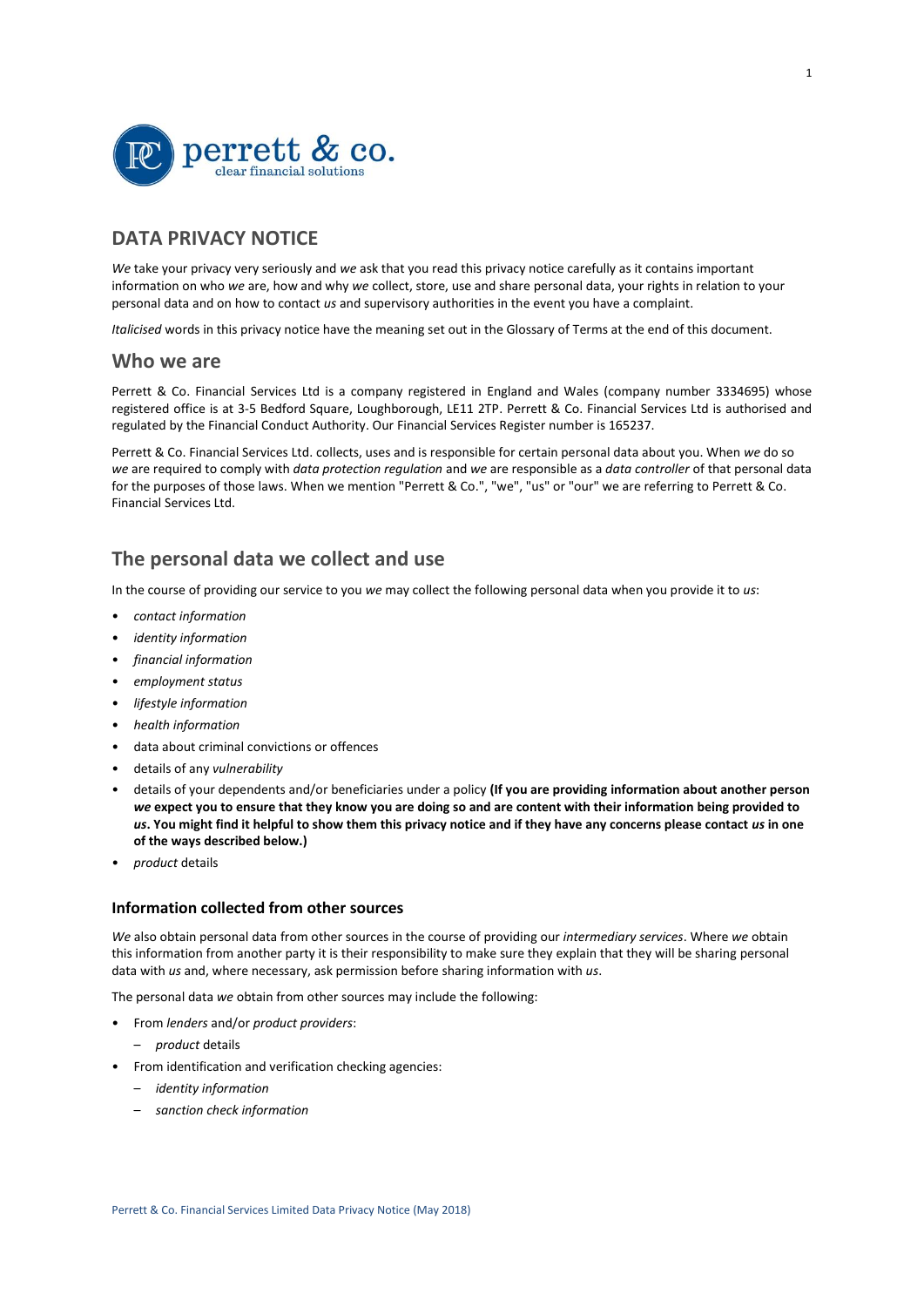*We* process your information in order to support and maintain our contractual relationship with you and to comply with legal and regulatory requirements. This includes the following:

- Providing our advice, products or services to you
- Carrying out transactions you have requested
- Confirming and verifying your identity for security purposes
- Credit scoring and assessment, and credit management (where applicable)
- Detecting and preventing fraud, crime, money laundering or other malpractice.

## **Special category data**

Certain types of personal data are considered more sensitive and so are subject to additional levels of protection under data protection legislation. These are known as 'special categories of data' and include data concerning your health, racial or ethnic origin, genetic data and sexual orientation. Data relating to criminal convictions or offences is also subject to additional levels of protection.

*We* may process:

- *health information* and *lifestyle information* when providing *intermediary services* in relation to a protection insurance product; and/or
- criminal conviction or offence information when providing *intermediary services* in relation to a general insurance product

In addition to the lawful basis for processing this information set out above, *we* will be processing it either (i) for the purpose of advising on, arranging or administering an insurance contract or (ii) for the establishment, exercise or defence of legal claims.

In the course of our activities relating to the prevention, detection and investigation of financial crime, *we* may process criminal conviction or offence information. Where *we* do so, in addition to the lawful basis for processing this information set out above, *we* will be processing it for the purpose of compliance with regulatory requirements relating to unlawful acts and dishonesty.

## **Marketing**

*We* may use personal data we hold about you to help *us* identify, tailor and provide you with details of products and services from *us* that may be of interest to you. *We* will only do so where we have a legitimate business reason to do this and will do so in accordance with any marketing preferences you have provided to *us*. For example, we may process your information to send you marketing that is tailored to your interests. Our legitimate business reasons may include the following:

- Enhancing, modifying, and personalising our services for the benefit of our customers
- Providing communications which we think will be of interest to you
- Market or customer satisfaction research or statistical analysis
- Audit and record keeping purposes
- Enhancing the security of our network and information systems.

You have the right to object to this processing if you wish, please see "YOUR RIGHTS" section below. In addition, where you provided your consent, *we* may provide you with details of products and services of third parties where they may be of interest to you. You can opt out of receiving marketing at any time. If you wish to amend your marketing preferences please contact us:

By phone: 01509 215095

By email[: ifa@perrettandco.com](mailto:ifa@perrettandco.com)

By Post: Perrett & Co. Financial Services Ltd, 3-5 Bedford Square, Loughborough, LE11 2TP

Please bear in mind that if you object this may affect our ability to carry out the tasks above for your benefit.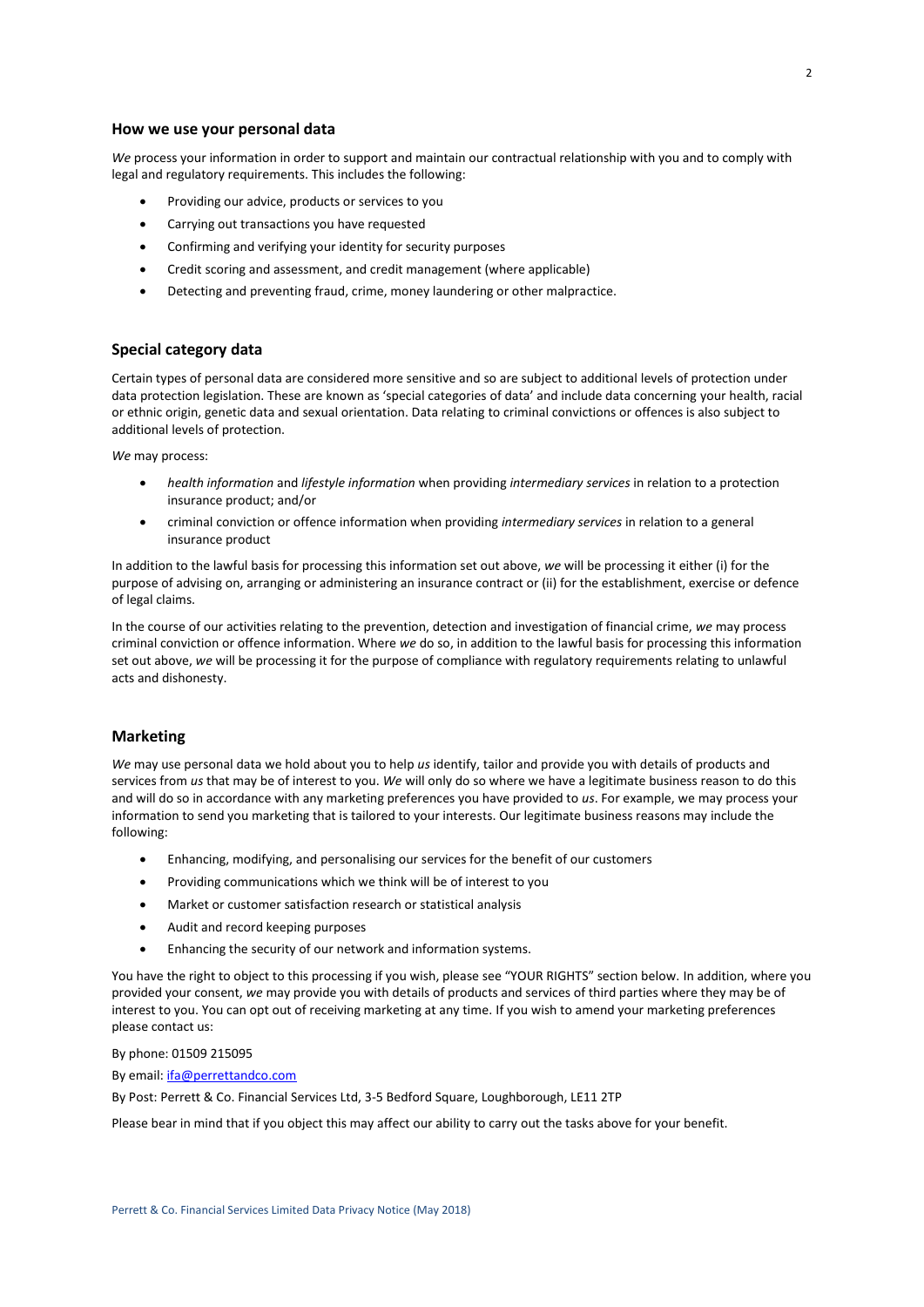### **Whether information has to be provided by you, and if so why**

*We* will tell you if providing some personal data is optional, including if *we* ask for your consent to process it. In all other cases you must provide your personal data in order for *us* to provide you with *intermediary services*.

### **How long your personal data will be kept**

We keep your personal information only as long as is necessary for the purpose for which it was collected and to meet regulatory or legislative requirements. Personal information will be securely disposed of when it is no longer required, in accordance with our Data Retention and Disposal Schedule.

# **Transfer of your information out of the European Economic Area (EEA)**

If *we* work with third parties in countries outside the EEA *we* will ensure these are countries that the European Commission has confirmed have an adequate level of protection for personal information, or the organisation receiving the personal data has provided adequate safeguards. You have a right to ask *us* for more information about the safeguards *we* have put in place as mentioned above. To learn more, please see 'Your rights' below.

In limited circumstances data may be accessed outside of the EEA, for example by employees when they travel. In these circumstances *we* ensure there are appropriate information security measures in place to safeguard your information.

# **Your Rights**

You have legal rights under *data protection regulation* in relation to your personal data. These are set out under the below headings:

- To access personal data
- To correct / erase personal data
- To restrict how *we* use personal data
- To object to how *we* use personal data
- To ask *us* to transfer personal data to another organisation
- To object to automated decisions
- To find out more about how *we* use personal data

*We* may ask you for proof of identity when making a request to exercise any of these rights. *We* do this to ensure *we* only disclose information or change your details where *we* know *we* are dealing with the right individual.

*We* will not ask for a fee, unless *we* think your request is unfounded, repetitive or excessive. Where a fee is necessary, *we* will inform you before proceeding with your request.

*We* aim to respond to all valid requests within one month. It may however take us longer if the request is particularly complicated or you have made several requests. *We* will always let you know if *we* think a response will take longer than one month. To speed up *our* response, *we* may ask you to provide more detail about what you want to receive or are concerned about.

*We* may not always be able to fully address your request, for example if it would impact the duty of confidentiality *we* owe to others, or if *we* are otherwise legally entitled to deal with the request in a different way.

### *To access personal data*

You can ask *us* to confirm whether or not *we* have and are using your personal data. You can also ask to get a copy of your personal data from *us* and for information on how *we* process it.

### *To rectify / erase personal data*

You can ask that *we* rectify any information about you which is incorrect. *We* will be happy to rectify such information but would need to verify the accuracy of the information first. You can ask that *we* erase your personal data if you think *we* no longer need to use it for the purpose *we* collected it from you.

You can also ask that *we* erase your personal data if you have either withdrawn your consent to *us* using your information (if *we* originally asked for your consent to use your information), or exercised your right to object to further legitimate use of your information, or where *we* have used it unlawfully or where *we* are subject to a legal obligation to erase your personal data.

*We* may not always be able to comply with your request, for example where *we* need to keep using your personal data in order to comply with *our* legal obligation or where *we* need to use your personal data to establish, exercise or defend legal claims.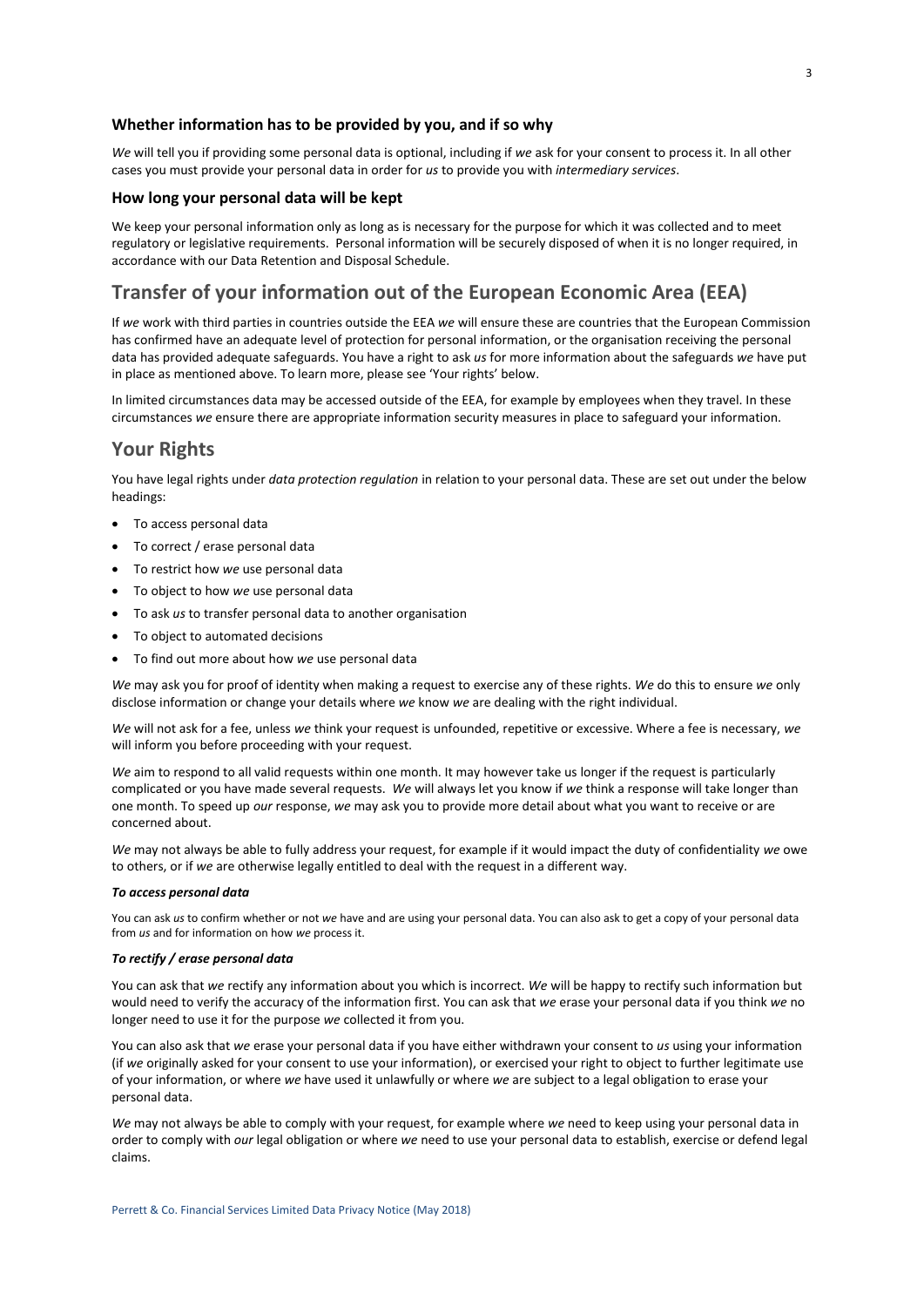#### *To restrict our use of personal data*

You can ask that *we* restrict *our* use of your personal data in certain circumstances, for example

- where you think the information is inaccurate and *we* need to verify it;
- where *our* use of your personal data is not lawful but you do not want *us* to erase it;
- where the information is no longer required for the purposes for which it was collected but *we* need it to establish, exercise or defend legal claims; or
- where you have objected to *our* use of your personal data but *we* still need to verify if *we* have overriding grounds to use it.

*We* can continue to use your personal data following a request for restriction where *we* have your consent to use it; or *we* need to use it to establish, exercise or defend legal claims, or *we* need to use it to protect the rights of another individual or a company.

#### *To object to use of personal data*

You can object to any use of your personal data which *we* have justified on the basis of our legitimate interest, if you believe your fundamental rights and freedoms to data protection outweigh *our* legitimate interest in using the information. If you raise an objection, *we* may continue to use the personal data if *we* can demonstrate that *we* have compelling legitimate interests to use the information.

### *To request a transfer of personal data*

You can ask *us* to provide your personal data to you in a structured, commonly used, machine-readable format, or you can ask to have it transferred directly to another *data controller* (e.g. another company).

You may only exercise this right where *we* use your personal data in order to perform a contract with you, or where *we* asked for your consent to use your personal data. This right does not apply to any personal data which *we* hold or process outside automated means.

### *To contest decisions based on automatic decision making*

If *we* made a decision about you based solely by automated means (i.e. with no human intervention), and the decision made by *us* produces a legal effect concerning you, or significantly affects you, you may have the right to contest that decision, express your point of view and ask for a human review. These rights do not apply where *we* are authorised by law to make such decisions and have adopted suitable safeguards in *our* decision-making processes to protect your rights and freedoms.

#### *To obtain a copy of our safety measures for transfers outside of the EEA*

You can ask for a copy of, or reference to, the safeguards *we* have put in place when your personal data is transferred outside of the EEA. *We* are not required to share details of these safeguards where sharing such details would affect *our* commercial position, or create a security risk.

#### *You can contact us for more information*

If you are not satisfied with the level of information provided in this privacy notice, you can ask *us* about what personal data *we* have about you, what *we* use your information for, who *we* disclose your information to, whether *we* transfer it abroad, how *we* protect it, how long *we* keep it for, what rights you have, how you can make a complaint, where *we* got your data from and whether *we* have carried out any automated decision making using your personal data.

If you would like to exercise any of the above rights, please:

- email or write to Tanya Perrett, our Data Privacy Manager a[t tanyap@perrettandco.com](mailto:tanyap@perrettandco.com) or Perrett & Co. Financial Services Ltd, 3-5 Bedford Square, Loughborough, LE11 2TP
- let us have enough information to identify you, e.g. name, address, date of birth;
- let us have proof of your identity and address (a copy of your driving licence or passport and a recent utility or credit card bill); and
- let us know the information to which your request relates.

## **Keeping your personal data secure**

*We* have appropriate security measures in place to prevent personal data from being accidentally lost, or used or accessed in an unauthorised way. *We* limit access to your personal data to those who have a genuine business need to know it. Those processing your information will do so only in an authorised manner and are subject to a duty of confidentiality.

*We* also have procedures in place to deal with any suspected data security breach. *We* will notify you and any applicable regulator of a suspected data security breach where *we* are legally required to do so.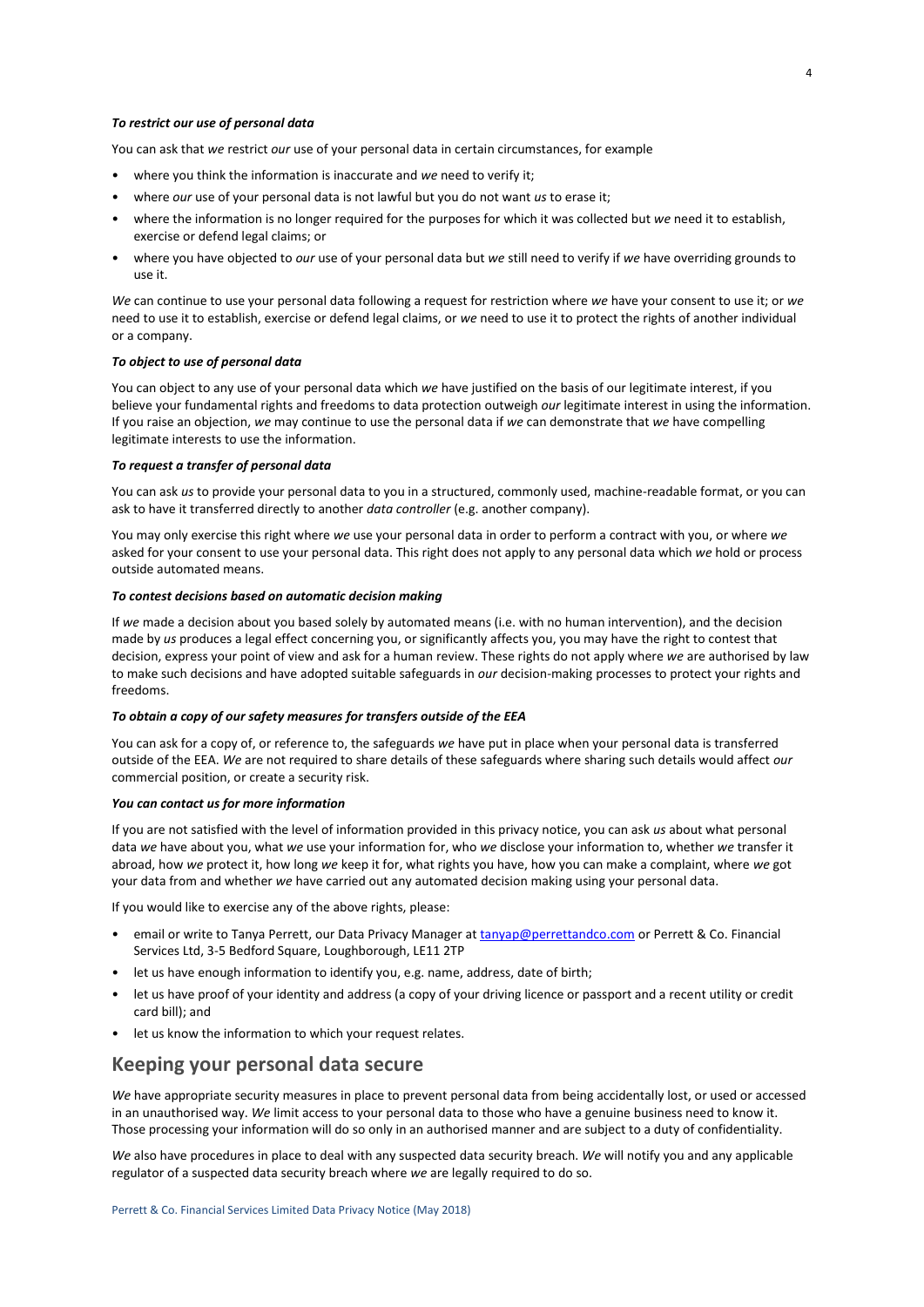# **Our supervisory authority**

If you are not happy with the way *we* are handling your information, you have a right to lodge a complaint with the Information Commissioners Office. It has enforcement powers and can investigate compliance with *data protection regulation* [\(www.ico.org.uk\)](http://www.ico.org.uk/). *We* ask that you please attempt to resolve any issues with us before the ICO.

# **How to contact us**

Please contact Tanya Perrett, our Data Privacy Manager if you have any questions about this Data Privacy Notice or the information we hold about you. Please send an email t[o tanyap@perrettandco.com](mailto:tanyap@perrettandco.com) or write to Tanya Perrett at Perrett & Co. Financial Services Ltd, 3-5 Bedford Square, Loughborough, LE11 2TP

# **Confirmation and contact preferences**

**Please sign and return to confirm receipt of this Data Privacy Notice,** and to indicate your contact preferences. Where this form is used for Spouses/Partners, both parties need to complete their details & sign:

| Occasionally Perrett & Co might like to provide details to you about products or services we think will interest you. Please<br>tick the relevant boxes below to authorise us to contact you via the following methods: |                   |  |
|-------------------------------------------------------------------------------------------------------------------------------------------------------------------------------------------------------------------------|-------------------|--|
| $\Box$ via telephone $\Box$ via post $\Box$ via email $\Box$ any/all of these $\Box$ no thanks                                                                                                                          |                   |  |
|                                                                                                                                                                                                                         | Spouses/Partners: |  |
|                                                                                                                                                                                                                         |                   |  |
|                                                                                                                                                                                                                         |                   |  |
|                                                                                                                                                                                                                         |                   |  |
|                                                                                                                                                                                                                         |                   |  |
|                                                                                                                                                                                                                         |                   |  |
|                                                                                                                                                                                                                         |                   |  |
|                                                                                                                                                                                                                         |                   |  |
|                                                                                                                                                                                                                         |                   |  |
|                                                                                                                                                                                                                         |                   |  |
|                                                                                                                                                                                                                         |                   |  |

## **You may inform us at any time if you want to change your options.**

Please return this form to: Perrett & Co Financial Services Ltd, 3-5 Bedford Square, Loughborough, LE11 2TP. If you prefer to scan and email this return, please use this address: *[ifa@perrettandco.com](mailto:ifa@perrettandco.com)*